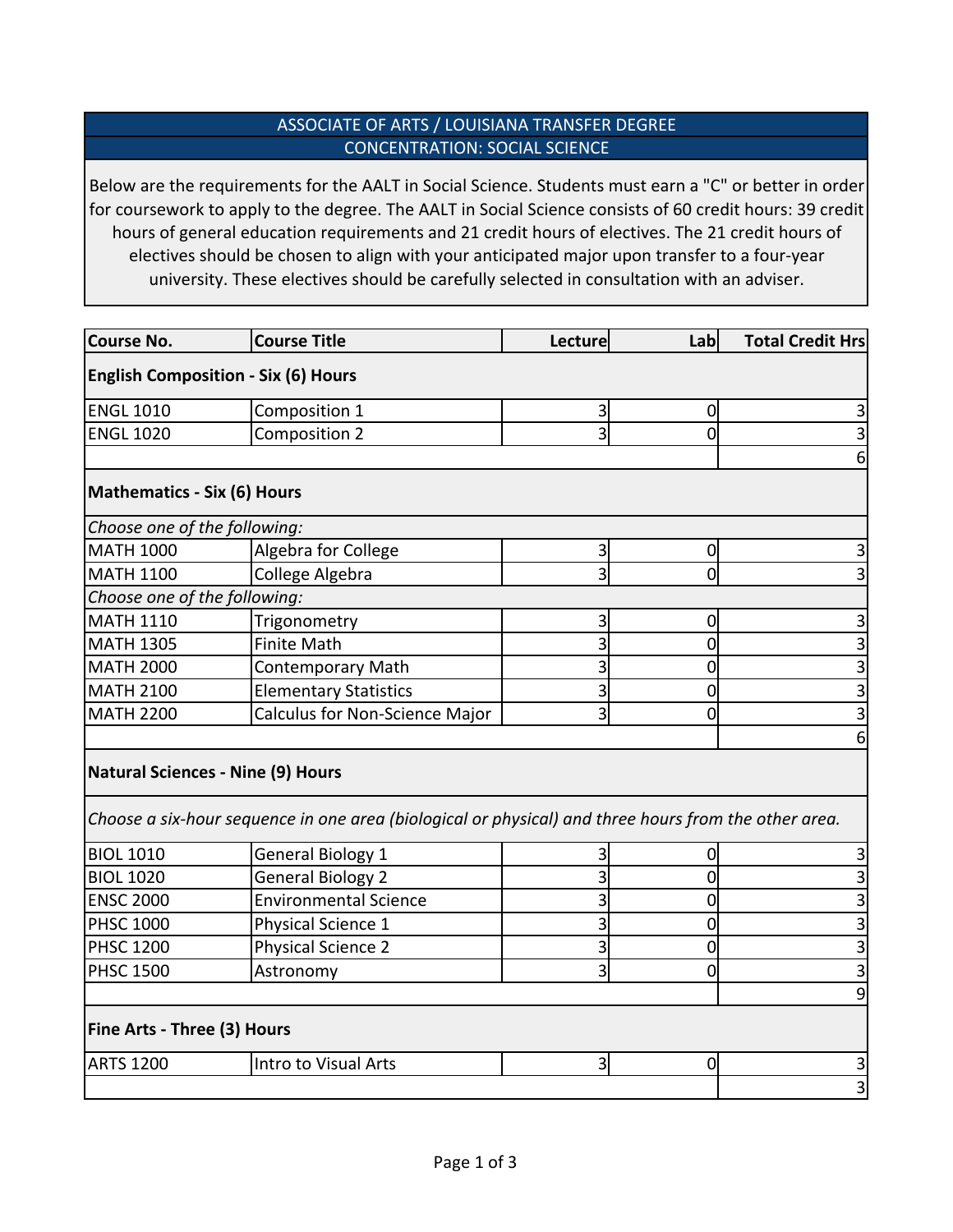| Humanities - Nine (9) Hours<br>Choose one of the following: |                               |   |              |   |
|-------------------------------------------------------------|-------------------------------|---|--------------|---|
|                                                             |                               |   |              |   |
| <b>ENGL 2020</b>                                            | <b>British Literature 2</b>   |   |              | 3 |
| <b>ENGL 2410</b>                                            | Intro to Fiction              |   | 0            | 3 |
| <b>ENGL 2530</b>                                            | Mythology/Folklore            | 3 | <sub>0</sub> | 3 |
| Choose two of the following:                                |                               |   |              |   |
| <b>ENGL 2010</b>                                            | <b>British Literature 1</b>   |   | 0            | 3 |
| <b>ENGL 2020</b>                                            | <b>British Literature 2</b>   |   |              | 3 |
| <b>ENGL 2410</b>                                            | Intro to Fiction              |   |              | 3 |
| <b>ENGL 2530</b>                                            | Mythology/Folklore            |   | 0            | 3 |
| <b>HIST 1010</b>                                            | <b>Western Civilization 1</b> |   |              | 3 |
| <b>HIST 1020</b>                                            | <b>Western Civilization 2</b> |   | 0            | 3 |
| <b>HIST 1210</b>                                            | <b>World Civilization 1</b>   |   | 0            | 3 |
| <b>HIST 1220</b>                                            | <b>World Civilization 2</b>   |   | O            | 3 |
| <b>HIST 2010</b>                                            | American History 1            |   |              | 3 |
| <b>HIST 2020</b>                                            | American History 2            |   | 0            | 3 |
| <b>HIST 2100</b>                                            | Louisiana History             |   |              | 3 |
| <b>SPCH 1000</b>                                            | <b>Fundamentals of Speech</b> |   | 0            | 3 |
| <b>SPCH 1200</b>                                            | <b>Public Speaking</b>        | 3 |              | 3 |
|                                                             |                               |   |              | 9 |
|                                                             |                               |   |              |   |

## **Social/Behavioral Sciences - Six (6) Hours**

| <b>ANTH 2010</b> | <b>Cultural Anthropology</b>  |  |    |
|------------------|-------------------------------|--|----|
| ECON 2010        | Macroeconomics                |  |    |
| ECON 2020        | <b>Microeconomics</b>         |  |    |
| <b>GEOG 2010</b> | <b>Physical Geography</b>     |  |    |
| <b>GEOG 2110</b> | Human Geography               |  |    |
| <b>GEOG 2215</b> | Louisiana Geography           |  |    |
| <b>POLI 1100</b> | American Government           |  |    |
| <b>POLI 2100</b> | <b>State/Local Government</b> |  |    |
| <b>PSYC 2010</b> | Intro to Psychology           |  |    |
| <b>PSYC 2335</b> | Human Development             |  |    |
| RELG 2110        | <b>World Religions</b>        |  |    |
| <b>SOCL 2010</b> | Intro to Sociology            |  |    |
| <b>SOCL 2020</b> | <b>Social Problems</b>        |  |    |
|                  |                               |  | 61 |